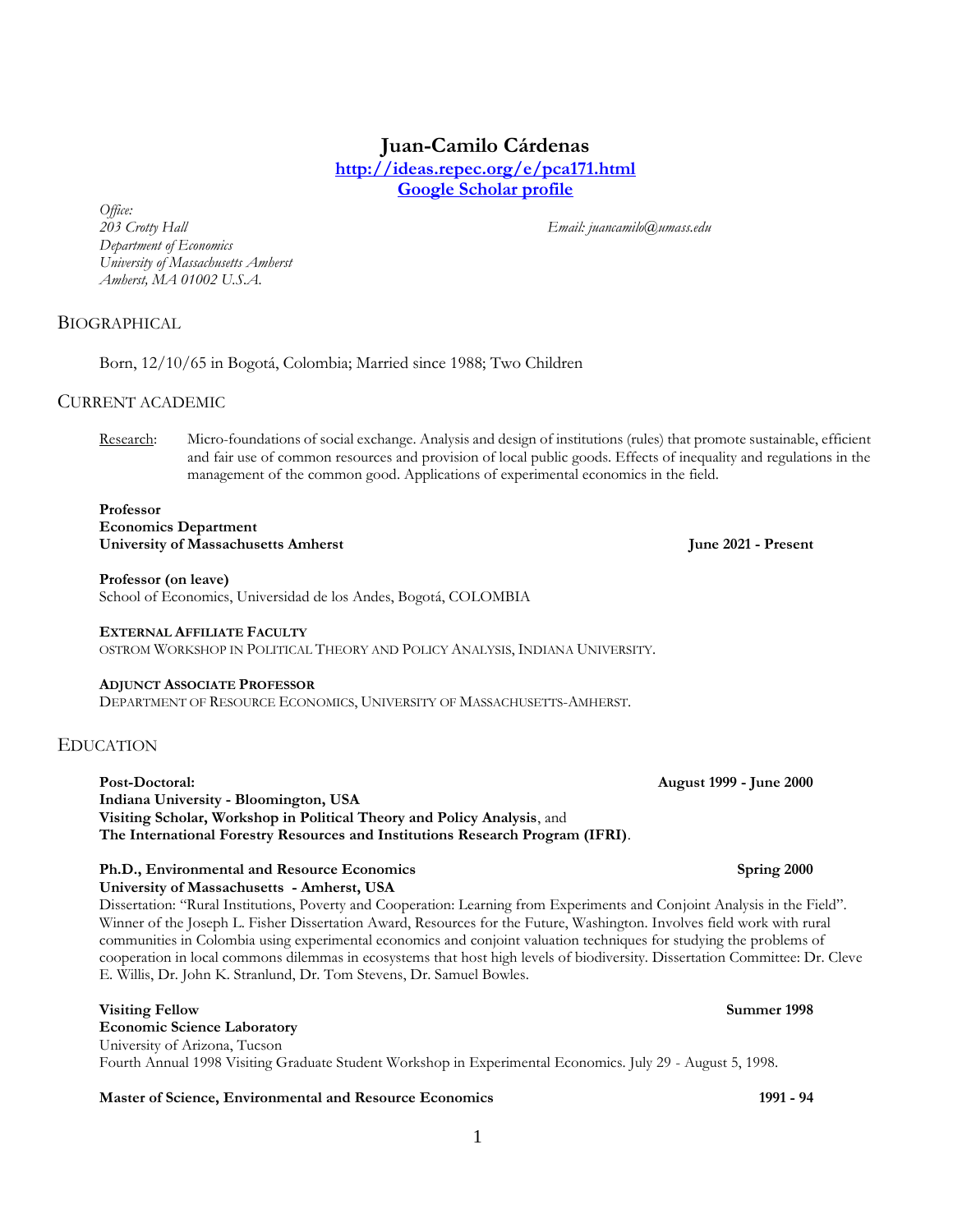### **University of Massachusetts, Amherst**

Thesis: "People, Trees, Land and Water: Tales about economic and ecological interdependence and the role of institutions in Northern Boyacá, Colombia".

| <b>B.S. Industrial Engineering</b><br>Universidad Javeriana                                                                                                                                                            | $1984 - 89$             |
|------------------------------------------------------------------------------------------------------------------------------------------------------------------------------------------------------------------------|-------------------------|
| PROFESSIONAL AND ACADEMIC EXPERIENCE (CHRONOLOGICAL ORDER)                                                                                                                                                             |                         |
| Professor, University of Massachusetts - Amherst                                                                                                                                                                       | 2021 - Present          |
| Professor Universidad de los Andes (on leave)                                                                                                                                                                          | 2008 to present         |
| <b>Associate Professor</b><br>Facultad de Economía, Universidad de Los Andes, Bogotá.                                                                                                                                  | 2004 to 2008            |
| Robert F. Kennedy Visiting Professor of Latin American Studies<br>Harvard University, David Rockefeller Center of Latin American Studies                                                                               | <b>Fall 2008</b>        |
| <b>International Fellow</b><br>The Santa Fe Institute, New Mexico, USA                                                                                                                                                 | 2002-2004               |
| <b>Associate Professor</b><br>School of Environmental and Rural Studies, Pontificia Universidad Javeriana<br>Economics of Institutions and the Environment; Environmental Economics; Ecological Economics.<br>Courses: | 2000 to 2003            |
| <b>Visiting Scholar</b><br>Workshop in Political Theory and Policy Analysis, Indiana University                                                                                                                        | Fall 1999 - Spring 2000 |
| <b>Teaching Assistant</b><br>Department of Resource Economics, University of Massachusetts, Amherst<br>Graduate course in econometrics (Spring 96, 97, 98, 99); Undergraduate courses in Statistics (Fall 97, 98)      | 1996 - 99               |
| <b>AWARDS AND SCHOLARSHIPS</b>                                                                                                                                                                                         |                         |

- Finalist award to the best instructor in economics and business, Periódico Portafolio, Colombia <https://www.portafolio.co/negocios/premios-portafolio-edicion-2020-543961>
- Mención de Honor *"Fundación Alejandro Angel Escobar"* Science Prize in Environment and Sustainable Development 2018. Proyecto "Basic - Cartagena: Interacciones entre cuenca, mar y comunidades – ciencia para tomadores de decisión". Autores: Juan Darío Restrepo Ángel (Coordinador), Profesor Investigador de la Universidad EAFIT, Medellin, Juan Camilo Cárdenas Campo, Profesor Titular de la Universidad de Los Andes, Bogotá, D.C, y Doris Esther Gómez Camargo, Directora del Doctorado en Medicina Tropical de la Universidad de Cartagena.
- Rockefeller Foundation Bellagio Center Residency, 2016. Bellagio, Italy.
- Selected in 2014 as one of the 30 Colombian leaders by Revista Semana and the Leadership and Democracy Foundation[. http://fundacionlyd.org/proyectos/mejores-lideres-2014](http://fundacionlyd.org/proyectos/mejores-lideres-2014) <http://www.semana.com/nacion/multimedia/juan-camilo-cardenas-pedagogo-revolucionario/405605-3>
- Recipient of the SCOPUS-Elsevier Colombia Award 2013 for the highest H-index in the Humanities in the country. <http://www.colciencias.gov.co/noticias/premiados-7-investigadores-colombianos>
- Recipient of the 2009 *"Fundación Alejandro Angel Escobar"* Science Prize in Environment and Development, for the book "*Dilemas de lo Colectivo: Instituciones, pobreza y cooperación en el manejo local de los recursos de uso común".* http://www.faae.org.co/html/prizes.htm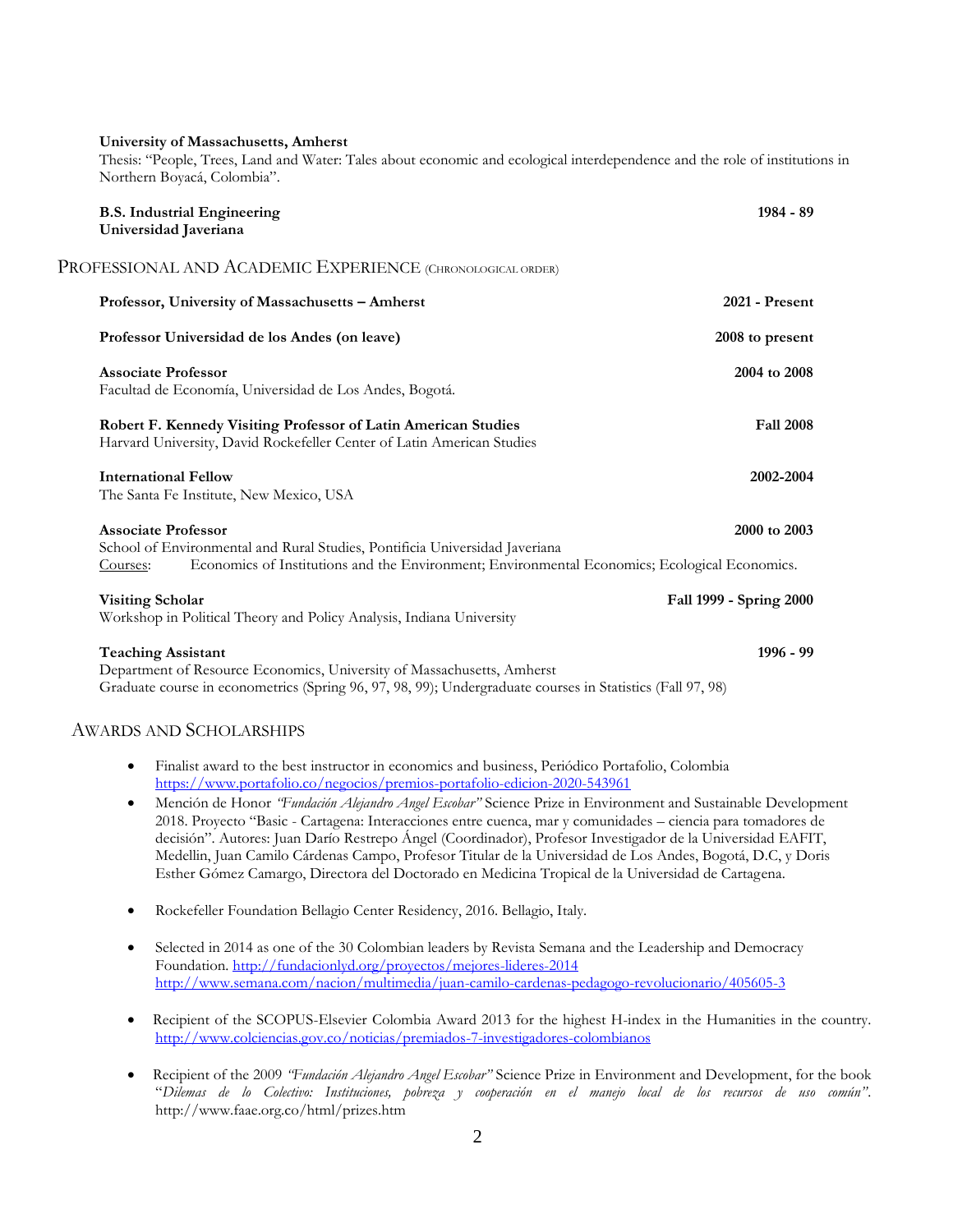- Robert F. Kennedy Visiting Professor of Latin American Studies Fall 2008, David Rockefeller Center of Latin American Studies, Harvard University.
- Premio Bienal al Investigador Javeriano en Ciencias Sociales. Biannual Award to the researcher in social sciences, Javeriana University, Agosto, 2003
- Santa Fe Institute International Fellowships Competition. Junior Award (2002-2004) http://www.santafe.edu/sfi/education/international/intlfellows/intlfal02/index.html
- First Place. Research Medal Awards (Category "Environmental and Social Sustainability") 2000 Second "Global Development Network GDN" Conference GDN2000 Tokyo, Japón, December 11-13, 2000. Paper: *"Real Wealth and Experimental Cooperation: Evidence from Field Experiments"*. [http://www.gdnet.org/.](http://www.gdnet.org/) Selection committee chaired by Joseph E. Stiglitz. Committee members: Nancy Birdsall, Francois Bourguignon, Takatoshi Ito and Amartya Sen.
- Research and Writing Grants Competition (2000-2001), The John D. and Catherine T. MacArthur Foundation, Program on Global Security and Sustainability. Project: "OBSERVING PEOPLE IN THE FIELD LAB: Learning through Field Experiments about Cooperation in Communities Using Biodiversity Resources". Amount awarded: US\$70,992.
- Joseph L. Fisher Dissertation Award for 1999-2000 1999 1999 *Resources for the Future. Washington, D.C.*.
- WWF Prince Bernhard Scholarship for Nature Conservation 1999 *WWF World Wide Fund for Nature*. WWF International, Gland, Switzerland.
- Outstanding Teaching Assistant Award Academic year 1998-99 *Department of Resource Economics, University of Massachusetts, Amherst. Vijay Bhagavan Memorial Fund*.
- Carolyn Harper Award for academic achievement, concern for social and environmental issues, and the importance of social diversity. Department of Resource Economics. University of Massachusetts at Amherst. September, 1993.
- Inter-American Foundation USGS Graduate Studies Fellow 1997/98.
- Fulbright scholar for graduate studies. Host institution: UMASS/Amherst. Sponsor institution: Universidad Javeriana, Bogota-Colombia. 1991-1993.
- 1993 LASPAU Award for Cooperative Research. Latin American Scholarship Program of American Universities. Fall, 1993.
- Fondo FEN para el Medio Ambiente. Mention of Honor to IDEADE: Proyecto de investigación participativa en Ecodesarrollo, Norte y Gutierrez, Boyacá, Colombia. Member team, 1992.

### EDITORIAL WORK AND REVIEWING (JOURNALS):

- Associate Editor, International Review of Economics
- Associate Editor, Ecology and Society
- Associate Editor, Latin American Economic Journal.
- Guest editor for a Special Issue on "Collective action and the governance of the commons in Latin America", Ecological Economics, December issue, 2015.
- Reviewer for the American Economic Review, Review of Economic Studies, Economic Inquiry, World Development, Journal of Economic Behavior and Organization, Journal of Development Economics, Journal of Public Economics, Journal of the European Economic Association, European Economic Review, Experimental Economics, Ecological Economics, Land Economics, Economic Letters, Nature Climate, American Journal of Political Science, Public Choice,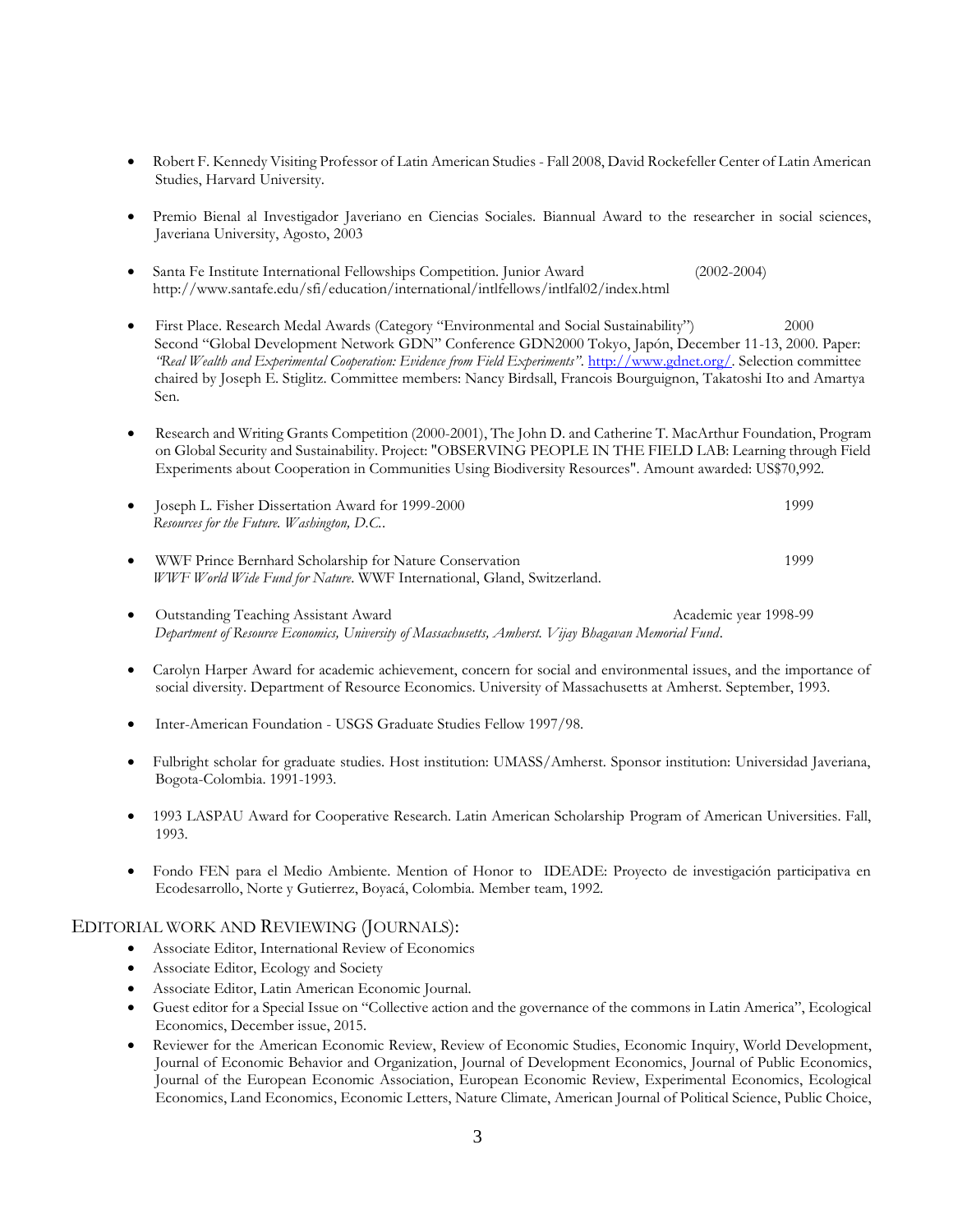Journal of Conflict Resolution, Rationality & Society, Resource and Energy Economics, Ecology & Society, Journal of Policy Analysis and Management, Cuadernos de Desarrollo Rural, Política Agrícola, Desarrollo & Sociedad, Revista de Economía del Rosario.

Doctoral Students at Universidad de los Andes:

- Cesar Mantilla: [https://sites.google.com/site/cesarmantila/,](https://sites.google.com/site/cesarmantila/) graduated 2013. Dissertation title: "Human Cooperation in the Lab and in the Field: Experimenting with Economics".
- Santiago Gomez, Graduated 2018. Dissertation title: "Market Institutions and Social Life. Essays on Risk and Cooperative Behavior." <https://sites.google.com/view/santiago-gomez-cardona/home>
- Ruth Guillén Salas, Graduated 2019. Dissertation title: "Three Essays on Dishonesty and Corruption"
- José David Lopez <https://sites.google.com/site/jodavidlopezr/>

Doctoral students at other universities:

- Adolfo Eslava, "Análisis institucionalista de atributos y capacidades de comunidad para la construcción de políticas públicas incluyentes. el caso del urbanismo social en Medellín 2004-2011". Doctorado Estudios Políticos, Universidad Externado de Colombia. 2015.
- Co-chair with Roldan Muradian. Adriana Gaviria, INEQUALITY, EMOTIONS AND RECONCILIATION: EXPLORATORY LAB IN THE FIELD EXPERIMENT IN COLOMBIA. Graduate Program in Economics of the Universidade Federal Fluminense (UFF, Brasil). 2021

Evaluator Doctoral Dissertations:

- Jurado, tesis doctoral "Social capital, Trust and Provision of local Public Goods ". Université Paris 1 Panthéon Sorbonne, U.F.R de Sciences Economiques. Nov.2013
- Jurado, tesis doctoral "Un análisis de los determinantes del repago bajo Contratos de Préstamo Grupal". Juan Manuel Santiago Pulido, Doctorado en Economía, Universidad Nacional de Colombia
- Rapporteur du Jury, doctoral dissertation "Arrangements institutionels et modèles mentaux dans la gestion des biens communs" by Daniel Castillo. Université Paris Ouest Nanterre La Défense.
- Jurado lector, Tesis Doctoral Daniel Revollo, UNAM, México, "Eficiencia Técnica, Social Y Económica De La Pesquería De Abulón Bajo Un Esquema De Gestión Por Medio De Reservas Marinas: El Caso De Isla Natividad, Baja California, México".
- Maastricht University, The Neatherlands. Evaluator Ph.D. Dissertation Ben D'Exelle, "Inequality, Networks and Exclusion: Distributive Decision Making in Small-scale Societies". May 28, 2008 aula of minderbroedersberg.
- Gotheburg University, Sweden. (Opponent, Dissertation Marcela Ibañez "Social Dilemmas: The role of incentives, norms and institutions" on Monday 26 of November, 2007.

# PROFESSIONAL CONTRIBUTIONS AND AFFILIATIONS

- Board, World Wildlife Fund WWF Colombia.
- Review Editor for IPBES (Intergovernmental Science-Policy Platform on Biodiversity and Ecosystem Services)
- Board member, Beijer Institute of Ecological Economics (2018-2021) [http://www.beijer.kva.se/board\\_members.php](http://www.beijer.kva.se/board_members.php)
- Executive Committee, Economic Science Association (2018-2020)
- Consejo Directivo, Corpovisionarios. 2016-2020.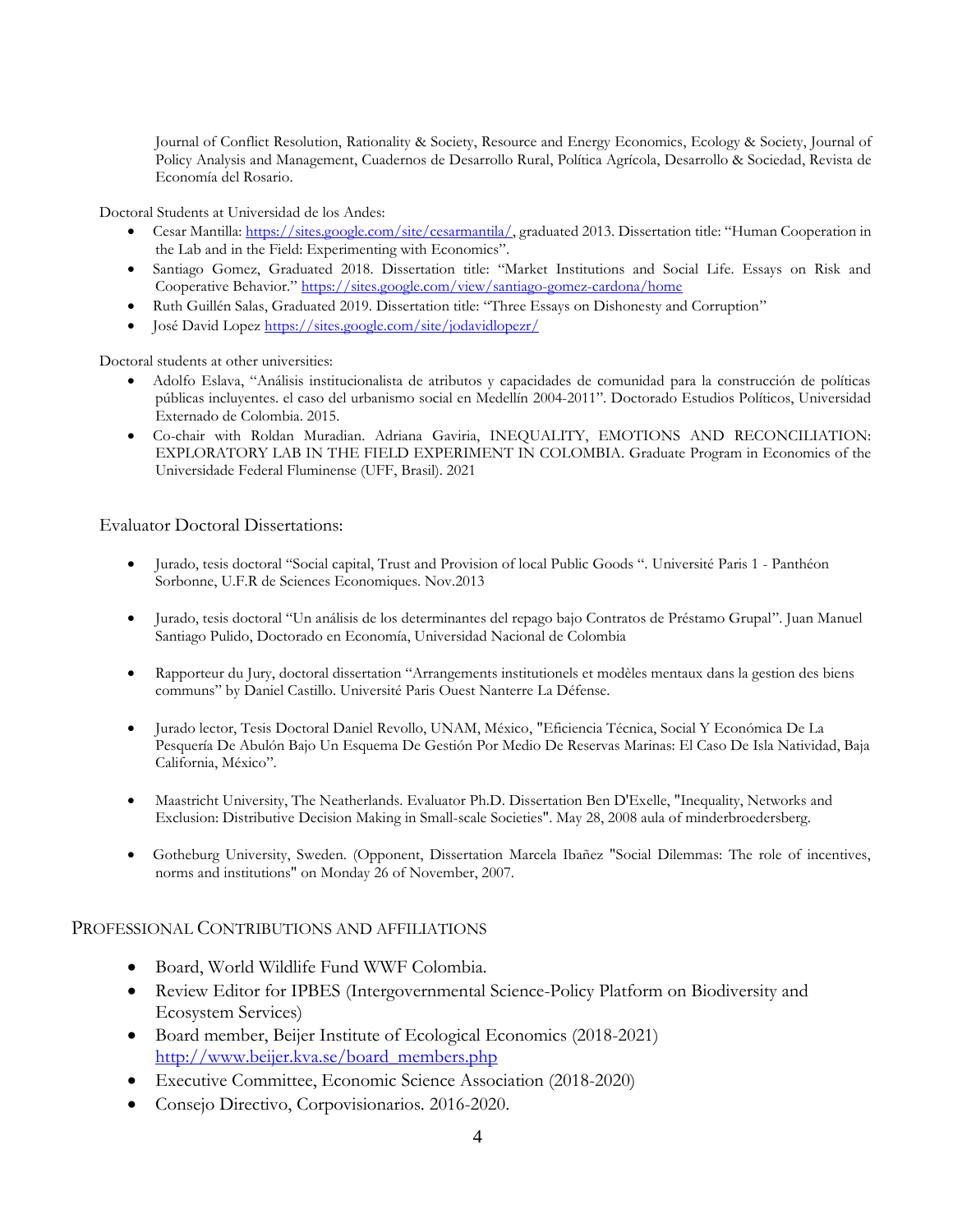- Miembro del Consejo Superior, Universidad de Los Andes (2013-2014)
- Scientific Council, Instituto Alexander von Humboldt
- Executive Committee, Steering Committee, CAPRi. The System-wide Program on Collective Action and Property Rights initiative at the CGIAR. [www.capri.cgiar.org](http://www.capri.cgiar.org/)
- Workshop Advisory Committee and Affiliated Faculty. Workshop in Political Theory and Policy Analysis Indiana University - Bloomington, USA. <http://www.indiana.edu/~workshop/people.html>
- Adjunct Faculty. Department of Resource Economics, University of Massachusetts Amherst, USA
- Miembro del Consejo Directivo Fundación Natura (2004-2006)
- Miembro de Comité Editorial, *Environment and Development Economics*, Cambridge University Press. http://www.cambridge.org/journals/journal\_catalogue.asp?mnemonic=EDE
- Miembro de Comité Editorial, Revista *Desarrollo y Sociedad*, Universidad de los Andes, 2004-fecha
- Miembro de Comité Editorial, *Revista de Economía del Rosario*, Universidad del Rosario, 2006-fecha
- $\bullet$  MEMBER OF:
	- AMERICAN ECONOMICS ASSOCIATION, AEA
	- INTERNATIONAL SOCIETY FOR ECOLOGICAL ECONOMICS
	- INTERNATIONAL ASSOCIATION FOR THE STUDY OF THE COMMONS
	- LATIN AMERICAN STUDIES ASSOCIATION (LASA)
	- ECONOMIC SCIENCE ASSOCIATION

# PUBLICATIONS AND PAPERS:

# **Books:**

 **["Dilemas de Lo Colectivo: Instituciones, pobreza y cooperación en el manejo local de los](http://www.lalibreriadelau.com/catalog/product_info.php/products_id/20485) [recursos de uso común"](http://www.lalibreriadelau.com/catalog/product_info.php/products_id/20485) (2009).** 2ª reimpresión. Ediciones UniAndes. Premio Alejandro Angel Escobar en ciencias, 2009.

# **Selected peer-reviewed articles:**

- Eriksson, Kimmo, et al. "Perceptions of the appropriate response to norm violation in 57 societies." *Nature communications* 12.1 (2021): 1-11.
- Vélez, M. A., Robalino, J., Cardenas, J. C., Paz, A., & Pacay, E. (2020). "Is collective titling enough to protect forests? Evidence from Afro-descendant communities in the Colombian Pacific region". *World Development*, 128, 104837.
- Mantilla C, Sethi R, Cárdenas JC. (2020) Efficiency and stability of sampling equilibrium in public goods games. *Journal of Public Economic Theory*. 2018;1–16.<https://doi.org/10.1111/jpet.12351>
- Schill, C, J.Anderies, T.Lindahl, C.Folke, S.Polasky, J.C.Cárdenas, A.S.Crépin, M.Janssen, J.Norberg, M.Schlüter (2019) "A more dynamic understanding of human behaviour for the Anthropocene". Nature Sustainability. 2019. <https://doi.org/10.1038/s41893-019-0419-7>
- Cárdenas, Juan-Camilo, Santiago Gómez, and César Mantilla. "Between-group competition enhances cooperation in resource appropriation games." *Ecological economics* 157 (2019): 17-26.
- Finkbeiner, E. M., Micheli, F., Saenz-Arroyo, A., Vazquez-Vera, L., Perafan, C. A., & Cárdenas, J. C. (2018). Local response to global uncertainty: Insights from experimental economics in small-scale fisheries. *Global Environmental Change*, 48, 151-157.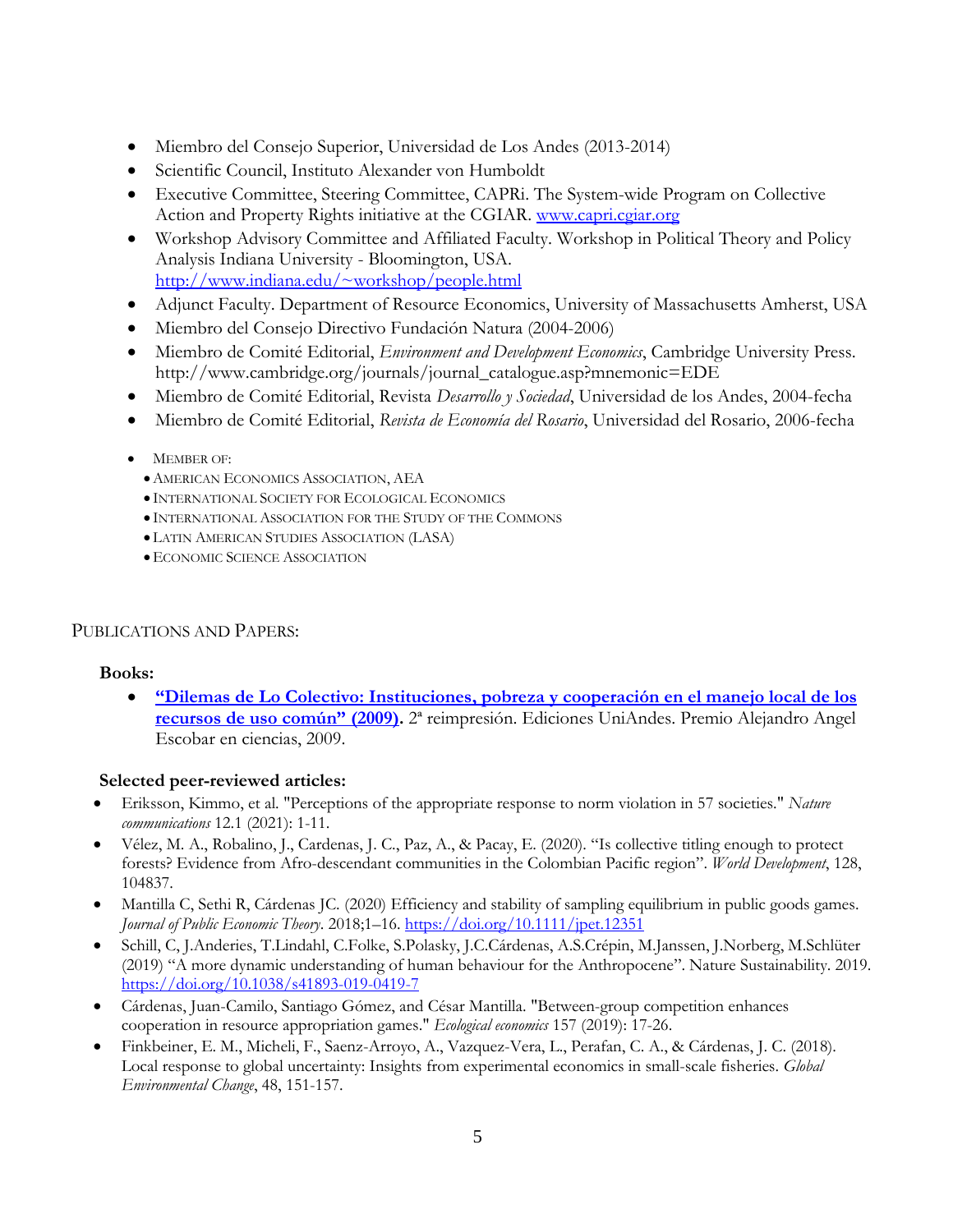- Peña, Ximena, María Alejandra Vélez, Juan Camilo Cárdenas, Camilo Matajira y Natalia Perdomo (2017). "Collective Property Leads to Household Investments: Lessons from Land Titling in Afro-Colombian Communities." *World Development* 97 (2017): 27-48.
- Cárdenas, J.C., Marco A. Janssen, Manita Ale, Ram Bastakoti, Adriana Bernal, Juthathip Chalermphol, Yazhen Gong, Hoon Shin, Ganesh Shivakoti, Yibo Wang, and John M. Anderies (2017) "Fragility of the provision of local public goods to private and collective risks". *Proc. Natl. Acad. Sci.* USA 2017 0: 1614892114v1-201614892
- Cardenas, J.C. (2016) "Human behavior and the use of experiments to understand the agricultural, resource, and environmental challenges of the XXI century". *Agricultural Economics*. 47(S1), 61-71
- Roldan Muradian, Juan Camilo Cardenas (2015) "From market failures to collective action dilemmas: Reframing environmental governance challenges in Latin America and beyond". *Ecological Economics*, Volume 120, Pages 1- 450 (December 2015): 358-365.
- Cárdenas, J.C., A.Dreber, E.von Essen, E.Ranehill (2015) "Cooperativeness and competitiveness in children". *Journal of Behavioral and Experimental Economics*, Vol.59(2015): 32–41
- Cardenas, J.C., Cesar Mantilla, Rajiv Sethi (2015) "Stable Sampling Equilibrium In Common Pool Resource Games". *Games*. 2015, 6(3), 299-317.
- Pascual-Ezama, David, Toke R. Fosgaard, Juan Camilo Cardenas,Praveen Kujal, Robert Veszteg, Beatriz Gil-Gómez de Liaño, Brian Gunia, Doris Weichselbaumerh, Katharina Hilken, Armenak Antinyan,Joyce Delnoij, Antonios Proestakis, Michael D. Tira, Yulius Pratomo,Tarek Jaber-López, Pablo Brañas-Garza. "Contextdependent cheating: Experimental evidence from 16 countries". *Journal of Economic Behavior & Organization* 116 (2015) 379–386
- Cárdenas, J.C., C.Mantilla (2015) " Between-group competition, intra-group cooperation and relative performance". *Frontiers in Behavioral Neuroscience*. 17 February 2015, doi:10.3389/fnbeh.2015.00033
- Cárdenas, J.C., A.Dreber, E.von Essen, E.Ranehill (2014) "Gender and Cooperation in Children: Experiments in Colombia and Sweden". *PLOS ONE*. March 10, 2014DOI: 10.1371/journal.pone.0090923
- Cárdenas, J.C. Nicolas De Roux, Christian R. Jaramillo, Luis Roberto Martinez (2014) "Is it my money or not? An experiment on risk aversion and the house-money effect". *Experimental Economics*, March 2014, Volume 17, Issue 1, pp 47-60
- Cardenas, J.C. N.Mendez & A.Casas (2014) "The Hidden Face of Justice: Fairness, Discrimination and Distribution in Transitional Justice Processes". *Peace Economics, Peace Science and Public Policy.* Volume 20, Issue 1, Pages 33–60, ISSN (Online) 1554-8597, ISSN (Print) 1079-2457, DOI: 10.1515/peps-2013-0052, January 2014
- Gelcich, S., R. Guzman, C. Rodriguez-Sickert, J. C. Castilla, and J. C. Cárdenas. 2013. Exploring external validity of common pool resource experiments: insights from artisanal benthic fisheries in Chile. *Ecology and Society* 18(3): 2. http://dx.doi.org/10.5751/ES-05598-180302
- Cardenas, J.C., A.Chong, H.Ñopo (2013) "Stated social behavior and revealed actions: Evidence from six Latin American countries". *Journal of Development Economics* 104 (2013) 16–33.
- Janssen, M. F.Bousquet, J-C. Cardenas, D.Castillo, K.Worrapimphong (2013) "Breaking the elected rules in a field experiment on forestry resources". *Ecological Economics,* 90 (2013) 132–139.
- Cardenas J.C. and J. Carpenter (2013) "Risk attitudes and economic well-being in Latin America". *Journal of Development Economics*, Volume 103, July 2013, Pages 52–61, http://dx.doi.org/10.1016/j.jdeveco.2013.01.008
- Siren, Anders, J.C. Cardenas, Peter Hambäck and Kalle Parvinen (2013) "Distance friction and the cost of hunting in tropical forest". *Land Economics* August 1, 2013 vol. 89 no. 3 558-574*.*
- Janssen, M.A.; François Bousquet; Juan-Camilo Cardenas; Daniel Castillo; Kobchai Worrapimphonge (2012). "Field Experiments on Irrigation Dilemmas". *Agricultural Systems*, 109. pp. 65-75.
- Henrich,J , R. Boyd, R.McElreath, M.Gurven, P.J. Richerson, J.Ensminger, M.Alvard, A. Barr, C. Barrett, A. Bolyanatz, C. .Camerer, J-C. Cardenas, E. Fehr, H. M. Gintis, F. Gil-White, E. Gwako, N. Henrich, K. Hill, C. Lesorogol, J. Patton, F.Marlowe, D. Tracer, J. Ziker (2012) "Culture does account for variation in game behavior" *PNAS* January 10, 2012 vol. 109 no. 2 E32-E33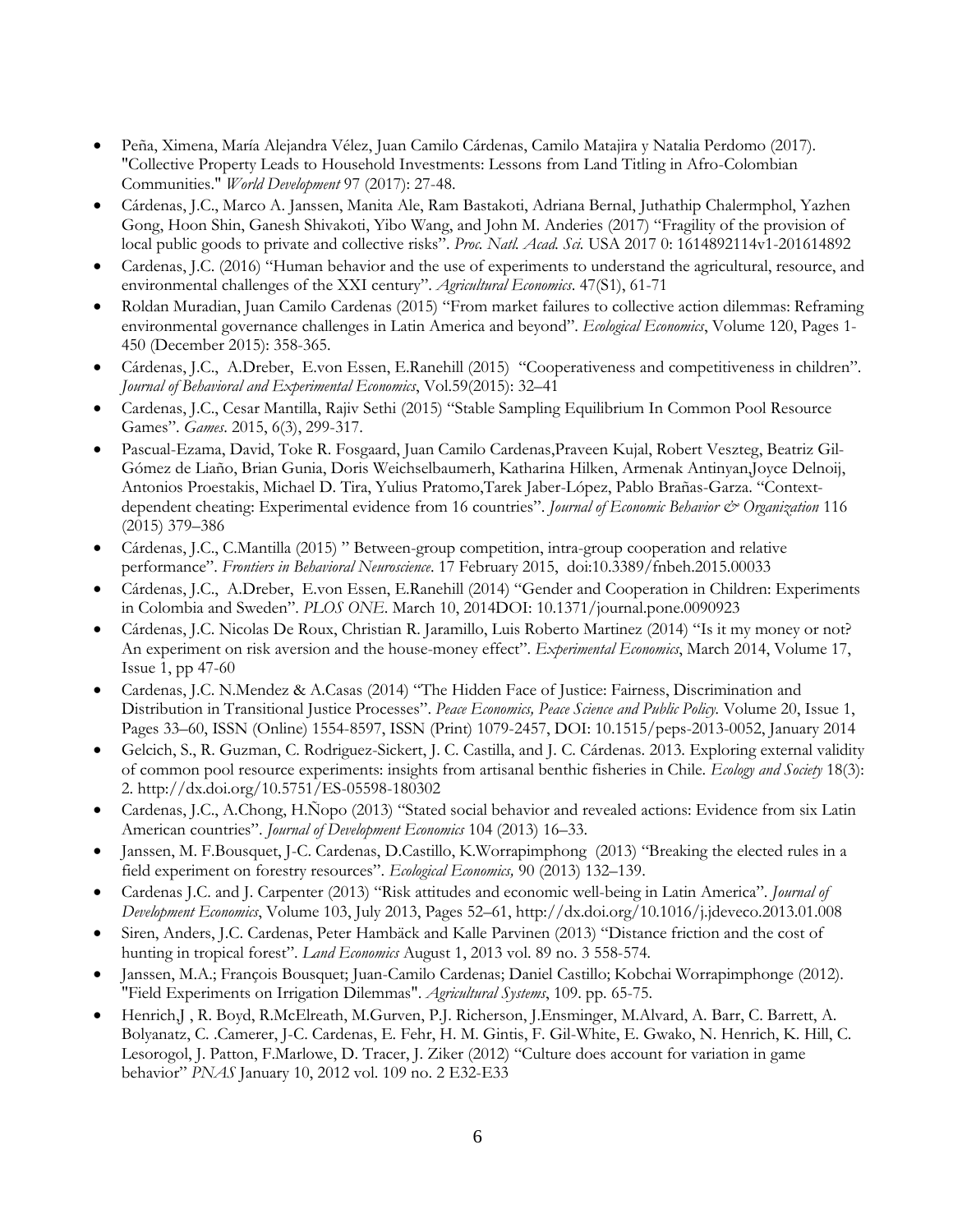- Attanasio, O., A. Barr, J.C. Cardenas, G. Genicot and C. Meghir (2012) "Risk Pooling, Risk Preferences, and Social Networks", *American Economic Journal: Applied Economics*., 4(2), 134-67
- Cárdenas, J.-C., Anna Dreber, Emma von Essen and Eva Ranehill (2011). "Gender differences in competitiveness and risk taking: Comparing children in Colombia and Sweden". *Journal of Economic Behavior and Organization* (2011), doi:10.1016/j.jebo.2011.06.008
- Carpenter, J. and J.C. Cardenas (2011) "An Intercultural Examination of Cooperation in the Commons". *Journal of Conflict Resolution* Journal of Conflict Resolution 55(4): 632-651 (2011).
- Anderies, John M., Marco A. Janssen, François Bousquet, Juan-Camilo Cardenas, Daniel Castillo, Maria-Claudio Lopez, Robert Tobias, Björn Vollan, Amber Wutich (2011) " The challenge of understanding decisions in experimental studies of common pool resource governance". *Ecological Economics.* Volume 70, Issue 9: 1571-1579.
- Janssen, Marco, John M. Anderies, Juan-Camilo Cardenas (2011) "Head-enders as stationary bandits in asymmetric commons: Comparing irrigation experiments in the laboratory and the field". *Ecological Economics.* Volume 70, Issue 9: 1590-1598.
- Castillo, Daniel , François Bousquet, Marco A. Janssen, Kobchai Worrapimphong, Juan Camillo Cardenas (2011). "Context matters to explain field experiments: Results from Colombian and Thai fishing villages". *Ecological Economics.* Volume 70, Issue 9: 1609-1620.
- Cardenas, J.C. "Social norms and behavior in the local commons as seen through the lens of field experiments". "*Environmental and Resource Economics*". Volume 48, Issue 3 (2011), Page 451-485.
- Cardenas, Juan Camilo & Rodriguez, Luz Angela & Johnson, Nancy, 2011. "Collective action for watershed management: field experiments in Colombia and Kenya," *Environment and Development Economics*, Cambridge University Press, vol. 16(03), pages 275-303, June.
- Henrich, J., Ensminger, J., McElreath, R., Barr, A., Barrett, C., Bolyanatz, A., Cardenas, J. C., Gurven, M., Gwako, E., Henrich, N., Lesorogol, C., Marlowe, F., Tracer, D., Ziker, J. (2010) Markets, Religion, Community Size, and the Evolution of Fairness and Punishment. *Science*, 327, 1480-1484.
- Cardenas J.C. and Rajiv Sethi (2010) "Resource Allocation in Public Agencies: Experimental Evidence", *Journal of Public Economic Theory*, Volume 12, Issue 4, pages 815–836, August 2010.
- Cardenas J.C. (2009) "Experiments in Environment and Development ". *Annual Review of Resource Economics*, Vol. 1: 157-182. October, 2009
- Cardenas J.C. , H. Ñopo and A.Chong. "To What Extent Do Latin Americans Trust, Reciprocate, and Cooperate? Evidence from Experiments in Six Latin American Countries". *Economia,* Volume 9, Number 2, Spring 2009*.* Journal of the Latin American and Caribbean Economics Association.
- Frank W. Marlowe, J. C.Berbesque, A. Barr, C.Barrett, A.Bolyanatz, J.C.Cardenas, J.Ensminger, M.Gurven, E.Gwako, J.Henrich, N.Henrich, C.Lesorogol, R.McElreath, and David Tracer (2008) "More 'altruistic' punishment in larger societies". *Proceedings of the Royal Society B* (2008) 275, 587–590
- Rodríguez-Sickert, Carlos, Ricardo Andrés Guzmán , Juan Camilo Cárdenas (2008) "Institutions influence preferences: evidence from a common pool resource experiment". *Journal of Economic Behavior and Organization*. Volume 67, Issue 1, July 2008: 215-227.
- with Jeffrey Carpenter (2008) "Behavioural Development Economics: lessons from field labs in the developing world". *Journal of Development Studies*. Vol. 44, No. 3 (March 2008): 337-364.
- Henrich, Joseph, Richard McElreath, Abigail Barr, Jean Ensminger, Clark Barrett, Alexander Bolyanatz, Juan Camilo Cardenas, Michael Gurven, Edwins Gwako, Natalie Henrich, Carolyn Lesorogol, Frank Marlowe, David Tracer and John Ziker (2006) "Costly punishment across human societies". *Science* 23 June 2006: 1767-1770.
- Sirén, A. H., J. C. Cardenas, and J. D. Machoa. 2006. The relation between income and hunting in tropical forests: an economic experiment in the field. *Ecology and Society* 11(1): 44. [online] URL: http://www.ecologyandsociety.org/vol11/iss1/art44/
- Cardenas, J-C, and Elinor Ostrom "What do people bring into the game? experiments in the field about cooperation in the commons", *Agricultural Systems*, 2004, Vol 82/3 pp 307-326.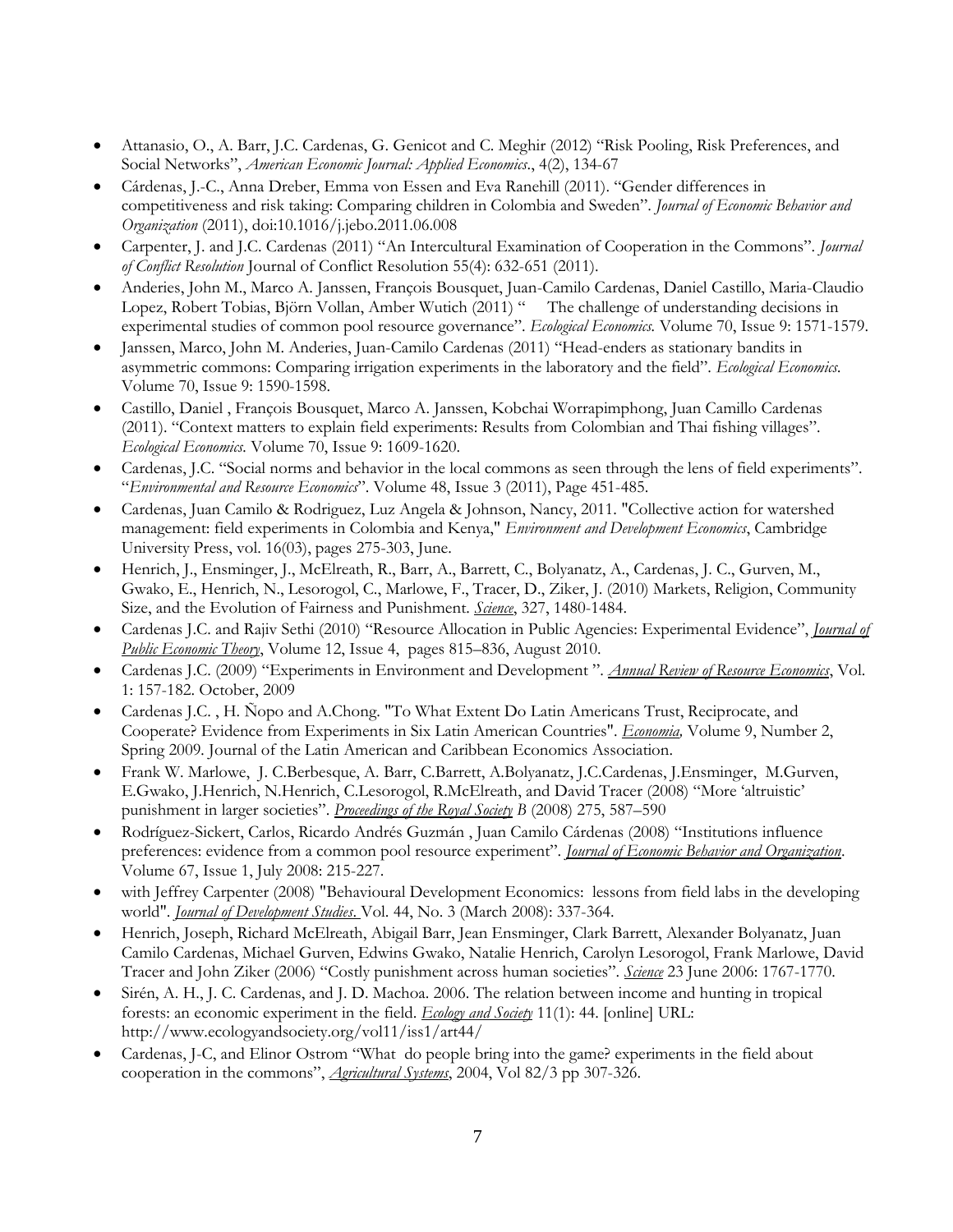- Cardenas, Juan Camilo (2004) "Norms from Outside and from Inside: An Experimental Analysis on the Governance of Local Ecosystems". *Forest Policy and Economics*, 6 (2004): 229-241. Elsevier Press.
- Murphy, James J. and Juan Camilo Cardenas, (2004) "An Experiment on Enforcement Strategies for Managing a Local Environmental Resource ". *Journal of Economic Education*. Volume 35, No. 1, Winter 2004.
- Cardenas, Juan Camilo (2003) "Real Wealth and Experimental Cooperation: Evidence from Field Experiments". *Journal of Development Economics*. Vol. 70(2):263-289.
- Cardenas, Juan Camilo, John K. Stranlund, Cleve E. Willis (2002) "Economic inequality and burden-sharing in the provision of local environmental quality". *Ecological Economics*. Volume 40, (2002): 379-395. Elsevier Press.
- Cardenas, Juan Camilo (2000). "How Do Groups Solve Local Commons Dilemmas? Lessons from Experimental Economics in the Field". *Environment, Development and Sustainability*, Vol. 2, Nos. 3-4: 305-322. Kluwer Academic Publishers. 2000.
- Cardenas, Juan Camilo, John K. Stranlund and Cleve E. Willis (2000) "Local Environmental Control and Institutional Crowding-out". *World Development*, October, Vol 28, No. 10. pp. 1719-1733.

## **Other publications:**

- Cardenas J. (2020) "Commons". Chapter 31 in Kaltmeier, Tittor, Hawkins and Rohland (eds) (2020) "*The Routledge Handbook to the Political Economy and Governance of the Americas*" (ISBN 9780815352686) pp. 331-34'. Routledge Handbooks.
- Cardenas, J.C. (2019) "Paz como Tranquilidad", en Garcia-Villegas, *"Como Mejorar a Colombia: 25 ideas para reparar el futuro".* Editorial Ariel.
- Cardenas, J.C. "(Real) behavior meets (real) institutions: towards a research agenda on the study of the commons". Chapter 13 in In Ménard, C., & Shirley, M. M. (2018). *A Research Agenda for New Institutional Economics*. Edward Elgar Publishing.
- Wutich, A., Cardenas, J. C., Lele, S., Pahl-Wostl, C., Rauschmayer, F., Schleyer, C., ... & Zwarteveen, M. (2019). Opportunities and Challenges for Inclusively Framing Water Research. *Rethinking Environmentalism: Linking Justice, Sustainability, and Diversity, 23, 251.*
- Rettberg B, Lignarolo C, Prieto J, Leiteritz R, Ortiz J, Cardenas J, Quiroga D. (2018) ¿Diferentes recursos, conflictos diferentes? *La economía política regional del conflicto armado y la criminalidad en Colombia*. Ediciones Uniandes. (ISBN 978-958-774-679-2) Colombia.
- Cardenas, J. C. (2017). "Behavioural economics: Cash incentives avert deforestation." *Nature Clim. Change* 7(10): 688-689. (News & Views)
- Cardenas, J.C. (2017) "Governance of Renewable Resources: Insights from Game Theory". In: Giraldeau e.t. al eds. *Investors and Exploiters in Ecology and Economics Principles and Applications, MIT Press*. 1: 97 - 115.
- Cardenas, J.C. (2016) "From conventional economics to complexity in social dilemmas: lessons from CPR experiments in the lab and the field". *Handbook of Ecological Economics*. Elsevier.
- Cardenas J, Alpizar F. (2016) "*Field Experiments and Development Economics"*. Experimental Economics Volume II: Economic Applications (ISBN 978-1-137-53815-4) pp. 182-196. Palgrave Macmillan
- Garzon, C. A., Rey, M.C, Sarmiento, P.J., J.C.Cardenas (2016). "Fisheries, fish pollution and biodiversity: choice experiments with fishermen, traders and consumers." *Economia Politica* 33(3): 333-353.
- Cardenas J. (2014) *"De la economía convencional a la complejidad en el comportamiento individual y agregado en los dilemas sociales".* Las rutas de la complejidad (ISBN 978-956-9478-00-0) pp. 111-142. Ediciones Instituto de Sistemas Complejos de Valparaiso
- Cardenas, J.C. "Social Preferences Among the People of Sanquianga in Colombia". In Ensminger & Henrich (eds) (2014) *"Experimenting with Social Norms: Fairness and Punishment in Cross-Cultural Perspective"*. Russell Sage Foundation. 978-0-87154-500-8.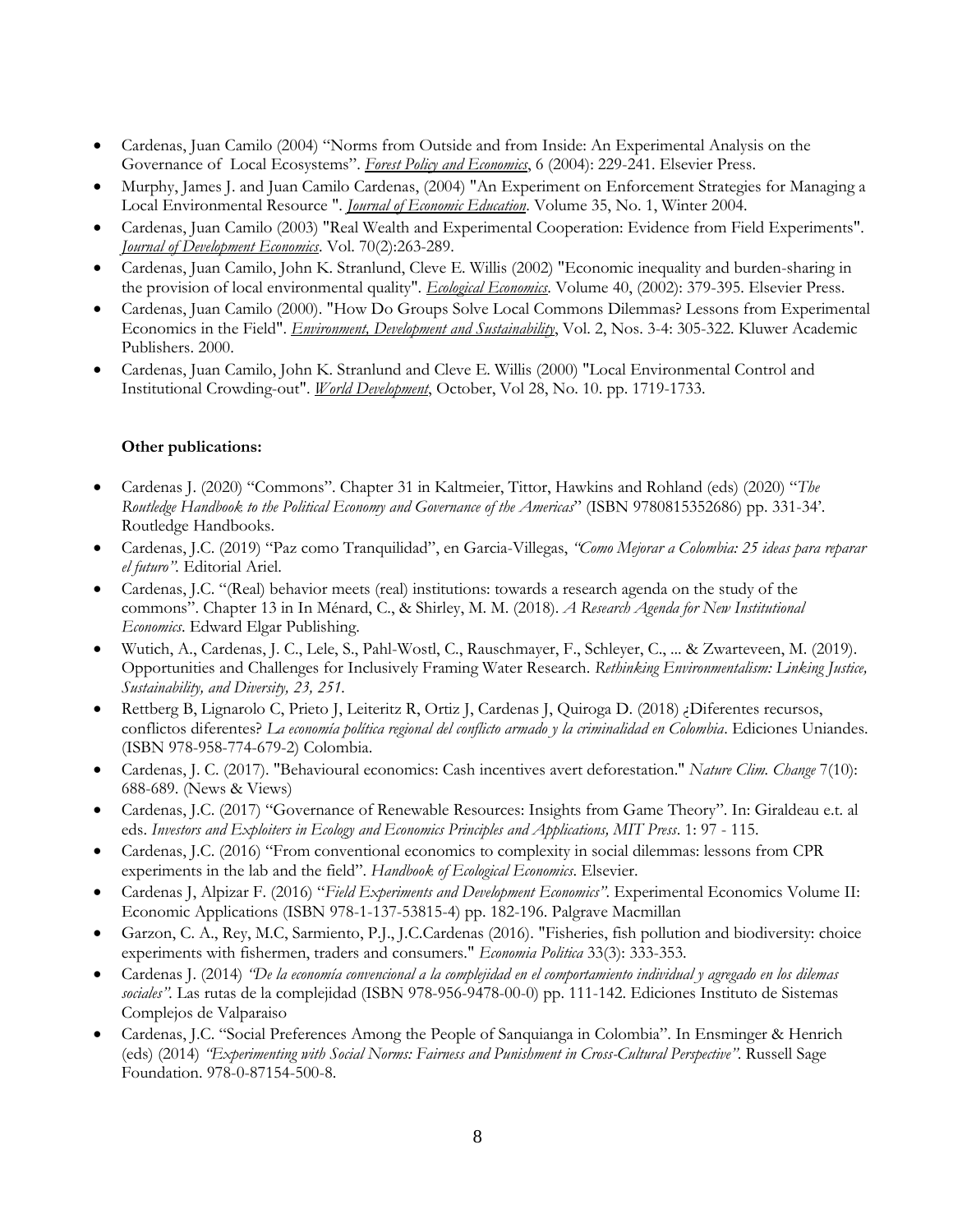- Cardenas, J.C. "Commentary to Gerkey, D. Cooperation in Context: Public Goods Games and Post-Soviet Collectives in Kamchatka, Russia". *Current Anthropology*, Vol. 54, No. 2 (April 2013), pp. 144-176.
- Alpizar, F. y J.C. Cárdenas. 2011. Experimentos de Campo y Economía del Desarrollo. En: Brañas-Garza, P. (Editor), 2011. *Economía Experimental y del Comportamiento*. Editorial Antoni Bosch, Barcelona.
- Henrich, J., Ensminger, J., McElreath, R., Barr, A., Barrett, C., Bolyanatz, A., Cardenas, J. C., Gurven, M., Gwako, E., Henrich, N., Lesorogol, C., Marlowe, F., Tracer, D., Ziker, J. (2010) Evolution of Fairness (Reply). *Science*, 329, 388-390
- Cárdenas, J.C. "Bringing the Lab to the Field: More than Changing Subjects". En *"La Voluntad Indómita: Fundamentos Teóricos De La Acción Colectiva"*. Editores: Roddy Brett y Freddy Cante. Editorial: Universidad del Rosario. ISBN: 9789587382310
- Cardenas, J.C, M.A. Janssen, and F. Bousquet, Dynamics of Rules and Resources: Three New Field Experiments on Water, Forests and Fisheries, *Handbook on Experimental Economics and the Environment*, edited by John List and Michael Price. Edward Elgar Press.
- Calónico, Sebastián, Natalia Candelo, Juan-Camilo Cárdenas, Alberto Chong, Hugo Ñopo, and Sandra Polanía. *"To What Extent Do Latin Americans Trust and Cooperate? Field Experments on Social Exclusion in Six Latin American Countries"*. Chapter 7 in "Outsiders? The Changing Patterns of Exclusion in Latin America and the Caribbean". IADB and DRCLAS Harvard.
- "Wealth Inequality and Overexploitation of the Commons: Field Experiments in Colombia". In Jean-Marie Baland, Pranab Bardhan and Samuel Bowles, editors. (2007) "Inequality, Cooperation, and Environmental Sustainability". Princeton University Press.
- with Elinor Ostrom. "How Norms Help Reduce The Tragedy Of The Commons: A Multi-Layer Framework For Analyzing Field Experiments". In "Norms and the Law", edited by John N. Drobak, Cambridge University Press. 1st edition (July 24, 2006). ISBN: 0521680794.
- "Overcoming Asymmetries In The Commons With Sub Optimal Strategies: An Experimental Exploration In The Field". In "Environment, Inequality and Collective Action". Routledge Siena Studies in Political Economy) by Marcello Basili (Editor), Maurizio Franzini (Editor), Allesandro Vercelli (Editor). ISBN: 9780415342346
- "Groups, Commons and Regulations: Experiments with Villagers and Students in Colombia". in *"Psychology, Rationality and Economic Behaviour: Challenging Standard Assumptions*" (International Economics Association). Bina Agarwal and Alessandro Vercelli (Eds). ISBN 1-4039-4253-6
- with Jeffrey Carpenter (2005) "Three Themes on Field Experiments and Economic Development". In J. Carpenter, G.W. Harrison and J.A. List (eds.), *"Field Experiments in Economics*" (Greenwich, CT: JAI Press, Research in Experimental Economics, Volume 10, 2005).
- Cardenas, Juan Camilo (2005) "Local Commons and Cross-effects of Population and Inequality on the Local Provision of Environmental Services". *Lecturas de Economía*, Vol. 62, January-june 2005: 75-121. Universidad de Antioquia, Medellín.
- Cardenas, Juan-Camilo, T. K. Ahn, and Elinor Ostrom. (2004). "Communication and Co-operation in a Common-Pool Resource Dilemma: A Field Experiment.", in "*Advances in Understanding Strategic Behaviour: Game Theory, Experiments, and Bounded Rationality: Essays in Honour of Werner Güth*", ed. Steffen Huck. New York: Palgrave.
- Cardenas, Juan-Camilo (2004) "Aproximaciones desde los sistemas complejos adaptativos al estudio de la nueva ruralidad". En Perez, E. y Ma.A.Farah, editoras. "Desarrollo rural y nueva ruralidad en América Latina y la Unión Europea ". Centro de Cooperación Internacional en Investigación Agronómica para el Desarrollo CIRAD (Francia). Departamento de Desarrollo Rural y Regional - Facultad de Estudios Ambientales y rurales - Pontificia Universidad Javeriana. Bogotá, septiembre de 2004.
- Cardenas, Juan Camilo, Diana Lucía Maya y Maria Claudia Lopez (2003) "Métodos experimentales y participativos para el análisis de la acción colectiva y la cooperación en el uso de recursos naturales por parte de comunidades rurales". *Cuadernos de Desarrollo Rural*, Universidad Javeriana, No. 50.
- Cardenas, Juan Camilo (Fall 2002) "Rethinking Local Commons Dilemmas: Lessons from Experimental Economics in the Field". Chapter 10. In Jonathan Isham, Thomas Kelly and Sunder Ramaswamy, Editors.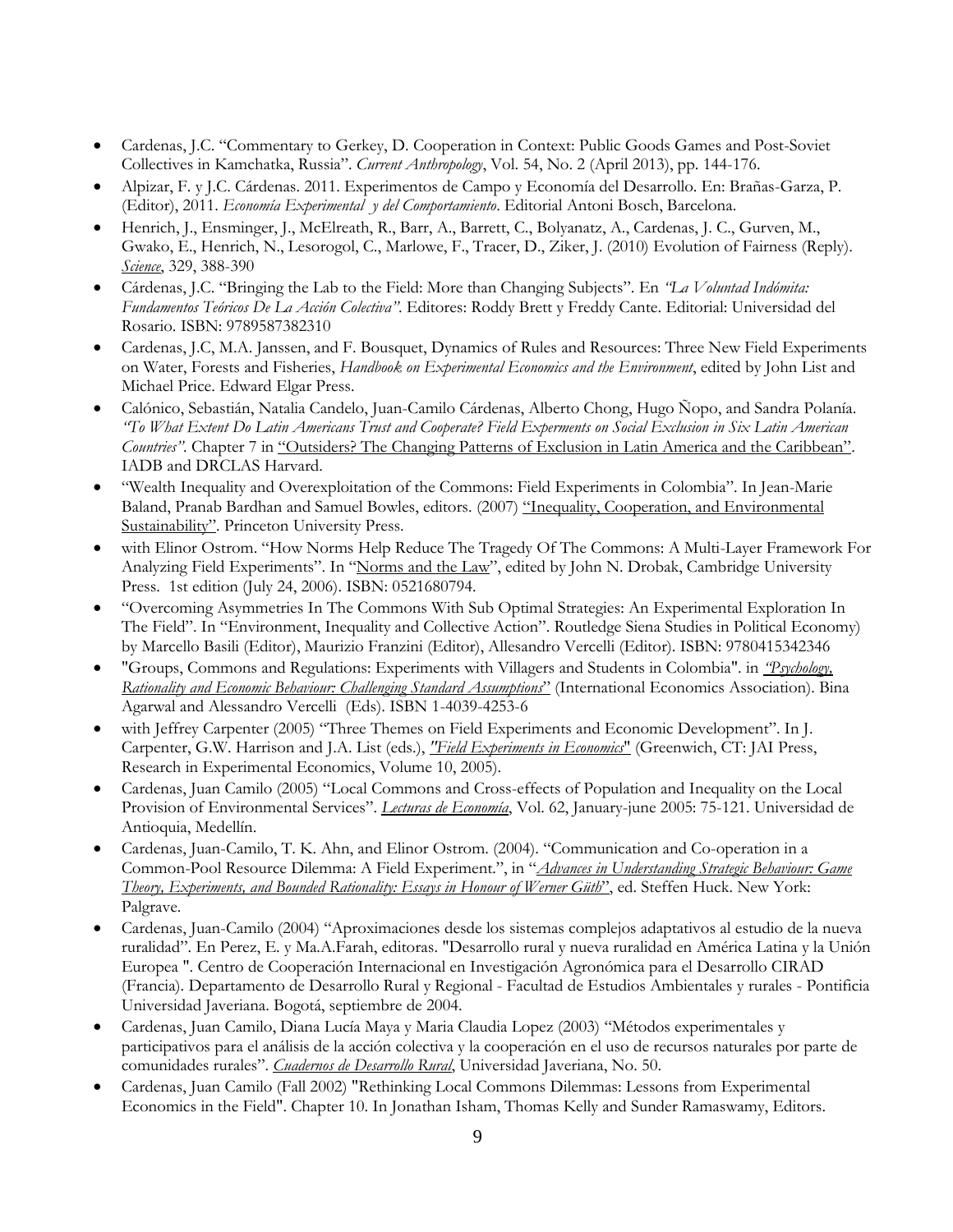"Social Capital and Economic Development: Well-Being in Developing Countries" Edward Elgar Publishing. Fall 2002.

- Cardenas, Juan Camilo (2001) "De los Dilemas Ambientales a los Dilemas Rurales: Viejas Preguntas y Nuevas Propuestas para un Análisis Institucional de lo Rural". En Perez, E. y Ma.A.Farah, editoras. "Memorias Seminario Internacional "LA NUEVA RURALIDAD EN AMERICA LATINA". Universidad Javeriana. Tomo I. ISBN 958-683-434-4.
- Cardenas, Juan Camilo, John K. Stranlund and Cleve E. Willis. (2001). "Should the State Regulate the Local Commons? Lessons from Economic Experiments in the Field." In Integrated Conservation and Development in Tropical America: Experiences and Lessons in Linking Communities, Projects, and Policies, Robert E. Rhoades and Jody Stallings (Eds.). SANREM CRSP, Athens, Georgia and CARE SUBIR, Ecuador.
- Cardenas, Juan Camilo, (1995). "Descentralización e Instrumentos Económicos De Gestión Local De Recursos Naturales: El Caso Colombiano". En Rafael S. Herz (Editor) "Uso de Instrumentos Económicos en la Política Ambiental". Serie Problemas de Desarrollo. Fundación Konrad Adenauer - IPD-Universidad Javeriana. Bogota, 1995.
- \_\_\_\_\_\_\_\_\_\_\_\_\_\_\_\_\_\_\_\_\_\_\_\_ "Capital Natural, Instituciones Agrarias y Agroecosistemas en Zonas Campesinas Andinas: Evidencia Empírica de sus Efectos en la Degradación Ambiental". Memorias Seminario-taller internacional: "El desarrollo rural en America Latina hacia el siglo XXI". Junio, 1994. Universidad Javeriana.

# **Non peer-reviewed publications:**

- Cárdenas, J.C. & Rajiv Sethi. "Elinor Ostrom: Fighting the Tragedy of the Commons". Books&Ideas. [http://www.booksandideas.net/Elinor-Ostrom-Fighting-the-Tragedy-of-the-Commons.html.](http://www.booksandideas.net/Elinor-Ostrom-Fighting-the-Tragedy-of-the-Commons.html) Francés: <http://www.laviedesidees.fr/Elinor-Ostrom-par-dela-la-tragedie-des-communs.html>
- Cárdenas, Juan Camilo ; Jorge Luis Castañeda; Daniel Castillo Brieva; Carolina Laverde; María Fernanda Pereira; Luz Ángela Rodríguez. (2013) *"Métodos complementarios para la Valoración de la Biodiversidad: una aproximación interdisciplinar"*. Instituto Alexander von Humbdolt y Uniandes. Bogotá. ISBN 978-958-8343-82-2
- Cardenas, J.C. "Being a student of Elinor Ostrom", *Transnational Corporations Review* Vol. 2, No. 2, 2010)
- Cardenas, J.C. y Pablo Ramos (2006) *"Manual de juegos económicos para el análisis del uso colectivo de los recursos naturales"*. Centro Internacional de la Papa, Lima. Proyecto Regional Cuencas Andinas CONDESAN – GTZ. ISBN 92-9060-272-4.
- Cardenas, Juan Camilo (2004) "Regulaciones y Normas en lo Público y lo Colectivo: Exploraciones desde el Laboratorio Económico". *Coyuntura Economica*, Segundo Semestre 2004, Vol. XXXIV No. 2: 149-179. Fedesarrollo.
- Candelo, Carmen, J.C.Cardenas, J.E.Correa, M.C.Lopez, D.L.Maya, A.M.Roldan (2003) *"Juegos Económicos y Diagnóstico Rural Participativo: Un Manual con Ejemplos de Aplicación para la Cooperación"*. Universidad Javeriana ISBN 958-683-599-5. Bogotá.